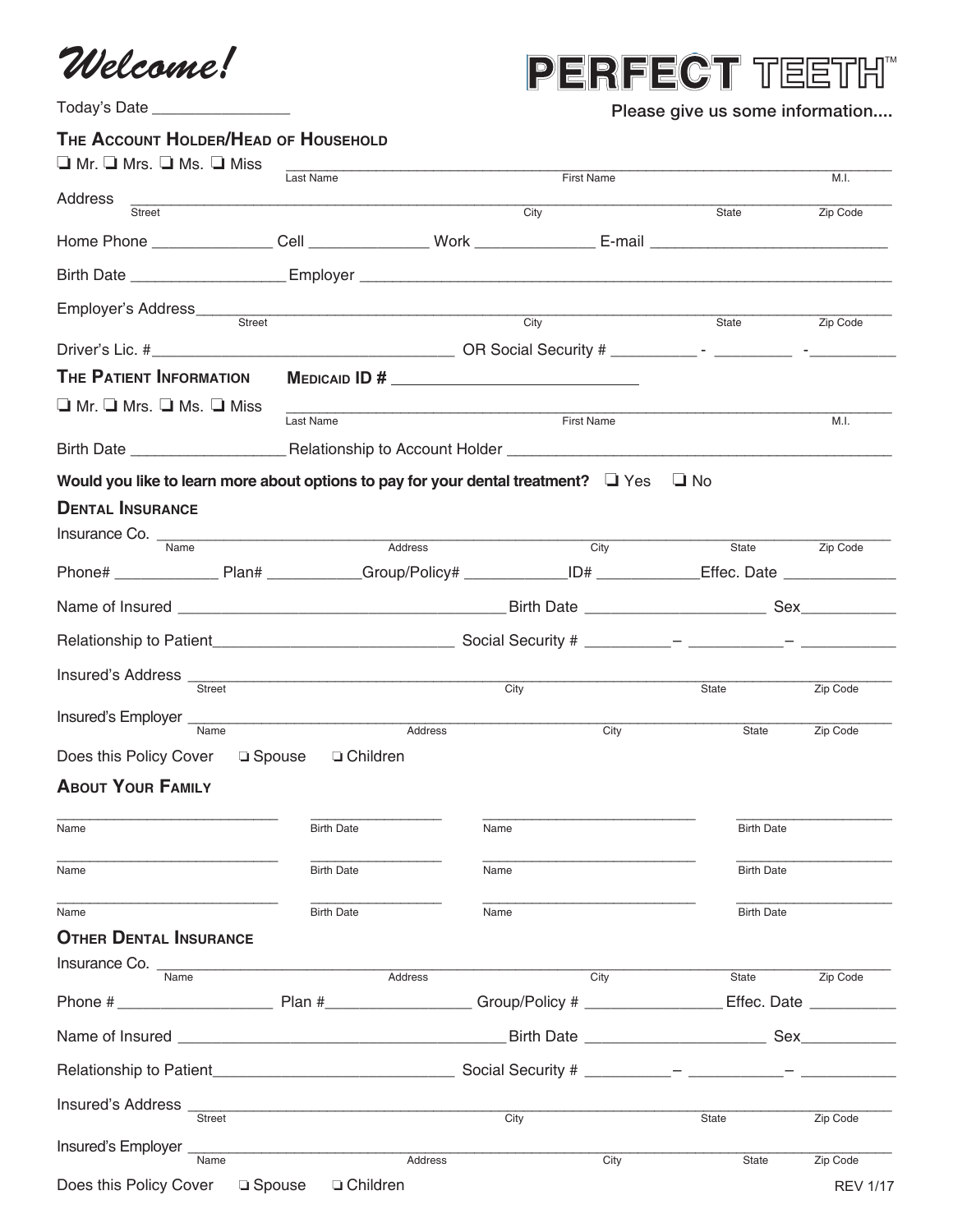# PERFECT TEETH

### **HEALTH HISTORY**

### **Patient Name \_\_\_\_\_\_\_\_\_\_\_\_\_\_\_\_\_\_\_\_\_\_\_\_\_\_\_\_\_\_\_\_\_\_\_\_\_\_\_\_\_\_\_\_\_\_\_\_\_\_\_\_\_\_\_\_\_\_\_\_\_\_\_\_\_\_\_\_\_**

**Medicaid ID #**

It is important that we know about your medical history. Many things have a direct bearing on our health. We will review the questionnaire and discuss it with you in detail. Information you give us is strictly confidential and will not be released **Insurance contracts: Insurance contracts:** Insurance a Tarrier, we will also carrier, we will also carrier, we w<br>Insurance without your written permission.

|                                                                                                                                                                                                                                                                                                                                                                          |                                                                                                                                                                                                                                                                                                                                                                                                                   | Phone #                                                                                                                                                                                                                                                                                                                                                                                                                                                                                                                                                                                                                                                     |                                                                                                                                                                                                                                                                                               |  |  |
|--------------------------------------------------------------------------------------------------------------------------------------------------------------------------------------------------------------------------------------------------------------------------------------------------------------------------------------------------------------------------|-------------------------------------------------------------------------------------------------------------------------------------------------------------------------------------------------------------------------------------------------------------------------------------------------------------------------------------------------------------------------------------------------------------------|-------------------------------------------------------------------------------------------------------------------------------------------------------------------------------------------------------------------------------------------------------------------------------------------------------------------------------------------------------------------------------------------------------------------------------------------------------------------------------------------------------------------------------------------------------------------------------------------------------------------------------------------------------------|-----------------------------------------------------------------------------------------------------------------------------------------------------------------------------------------------------------------------------------------------------------------------------------------------|--|--|
| Do you have, or have you had any of the following?                                                                                                                                                                                                                                                                                                                       |                                                                                                                                                                                                                                                                                                                                                                                                                   |                                                                                                                                                                                                                                                                                                                                                                                                                                                                                                                                                                                                                                                             |                                                                                                                                                                                                                                                                                               |  |  |
| Yes No<br>$\Box$ $\Box$ Heart Problems<br>$\Box$ $\Box$ Heart Murmur<br>□ □ High Blood Pressure<br><b>Q Q</b> Low Blood Pressure<br>□ □ Bleeding Problems<br>$\Box$ $\Box$ Anemia<br>□ □ Bleeding Disorder<br>$\square$ $\square$ AIDS/HIV<br>$\Box$ $\Box$ Blood Transfusion<br>$\Box$ Prosthetic Implants<br>$\Box$ Musculoskeletal Issues<br>□ □ Circulatory Problems | Yes No<br>$\Box$ $\Box$ Stroke/TIA<br>□ □ Pacemaker/Defibrillator<br>□ □ Nervous System Problems □ □ Asthma<br>□ □ MS/MD/Cerebral Palsy<br>$\Box$ $\Box$ Epilepsy<br>□ □ Diabetes (Circle: Type 1<br>Type 2)<br>□ □ Dementia/Alzheimer's<br><b>Q Q</b> Psychiatric Care<br>□ □ Lupus or other Connective □ □ Herpes<br><b>Tissue Disease</b><br>□ □ Kidney Disease ________<br><b>Q</b> Q Rheumatic/Scarlet Fever | Yes No<br>$\Box$ $\Box$ Tuberculosis<br>□ □ Emphysema/Chronic Bronchitis<br>□ □ Lung/COPD Problems<br>$\Box$ $\Box$ Arthritis ______________<br>$\Box$ $\Box$ Thyroid Disorder<br>□ □ Ulcers/Other GI Disease<br>□ □ Liver Disease<br>□ □ Hepatitis (circle: A B C D E) □ □ Drug Use<br>□ □ Cancer/Malignancies<br>□ □ Sinus Problems<br>$\Box$ $\Box$ Excessive Dry Mouth                                                                                                                                                                                                                                                                                  | Yes No<br>□ □ Are You Pregnant or<br>Could You Be<br>□ □ Are You Nursing<br>□ □ Oral Contraceptives<br>□ □ Snoring and/or Sleep<br>Apnea<br>□ □ CPAP/O2 at Night<br>$\Box$ $\Box$ Alcohol Use<br>□ □ Tobacco Use<br>$\Box$ $\Box$ ADHD<br>$\Box$ $\Box$ Autism<br>$\Box$ $\Box$ Down Syndrome |  |  |
|                                                                                                                                                                                                                                                                                                                                                                          |                                                                                                                                                                                                                                                                                                                                                                                                                   |                                                                                                                                                                                                                                                                                                                                                                                                                                                                                                                                                                                                                                                             |                                                                                                                                                                                                                                                                                               |  |  |
|                                                                                                                                                                                                                                                                                                                                                                          |                                                                                                                                                                                                                                                                                                                                                                                                                   | Medications: List ALL medications you are taking (prescribed or over the counter):                                                                                                                                                                                                                                                                                                                                                                                                                                                                                                                                                                          |                                                                                                                                                                                                                                                                                               |  |  |
|                                                                                                                                                                                                                                                                                                                                                                          | $\Box$ Yes $\Box$ No Explain: $\Box$                                                                                                                                                                                                                                                                                                                                                                              | Do you have any allergies (latex, anesthetics, penicillin, sulfa, codeine, etc.)? The Tho Explain: Thomas and the manuscription of the Sylain: Thomas and the Sylain subset of the Sylain subset of the Sylain subset of the S<br>Are you now, or have you ever taken a class of drugs called Bisphosphonates like Fosamax or Boniva for osteoporosis treatment?<br>Have you had any clicking or discomfort in your jaw joints, and/or headache, neck, or back pain? □ Yes □ No Explain: _________<br>Are you currently under the care of a physician? The State of No Explain: The Explaint Content of the Care of a physician? The State of Area Explain: |                                                                                                                                                                                                                                                                                               |  |  |
|                                                                                                                                                                                                                                                                                                                                                                          |                                                                                                                                                                                                                                                                                                                                                                                                                   |                                                                                                                                                                                                                                                                                                                                                                                                                                                                                                                                                                                                                                                             |                                                                                                                                                                                                                                                                                               |  |  |
|                                                                                                                                                                                                                                                                                                                                                                          | Have you been hospitalized in the past 5 years? Q Yes Q No Explain:                                                                                                                                                                                                                                                                                                                                               |                                                                                                                                                                                                                                                                                                                                                                                                                                                                                                                                                                                                                                                             |                                                                                                                                                                                                                                                                                               |  |  |
| Height: ________________ Weight: _______________                                                                                                                                                                                                                                                                                                                         |                                                                                                                                                                                                                                                                                                                                                                                                                   |                                                                                                                                                                                                                                                                                                                                                                                                                                                                                                                                                                                                                                                             |                                                                                                                                                                                                                                                                                               |  |  |
| Dates<br>By                                                                                                                                                                                                                                                                                                                                                              | Notes                                                                                                                                                                                                                                                                                                                                                                                                             | <b>DENTIST HEALTH HISTORY INITIAL / UPDATES</b>                                                                                                                                                                                                                                                                                                                                                                                                                                                                                                                                                                                                             |                                                                                                                                                                                                                                                                                               |  |  |

\_\_\_\_\_\_\_\_\_\_\_\_\_\_\_ \_\_\_\_\_\_\_\_\_\_\_\_\_\_\_\_\_\_\_\_\_\_ \_\_\_\_\_\_\_\_\_\_\_\_\_\_\_\_\_\_\_\_\_\_\_\_\_\_\_\_\_\_\_\_\_\_\_\_\_\_\_\_\_\_\_\_\_\_\_\_\_\_\_\_\_\_\_\_\_\_\_\_\_\_\_\_\_\_\_\_\_\_\_\_\_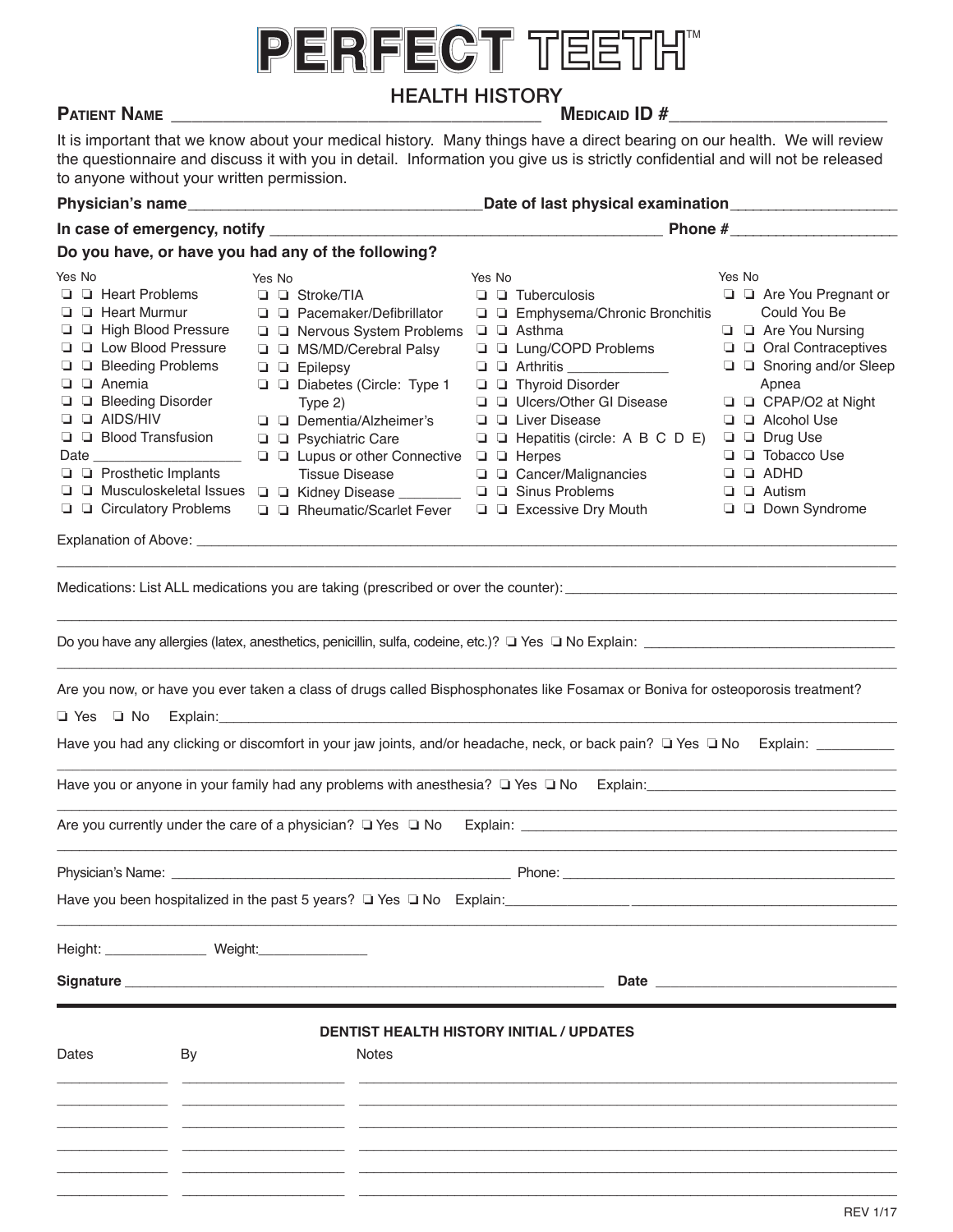### **OFFICE POLICY**

Payment will be expected at the time of service for all non-contracted fees and co pays.

**Insurance contracts:** If we have a "Participating Contract" with your insurance carrier, we will accept assignment on all covered services and bill your carrier for you. You are responsible for the co-pay, assignment on all covered services and bill your carrier for you. You are responsible for the co-pay, coinsurance, and deductible and for all non-covered services. coinsurance, and deductible and for all non-covered services.

Insurance plans represent a contract between yourself and the insurance company. These contracts are Insurance plans represent a contract between yourself and the insurance company. These contracts are<br>not between the doctor and the insurance company. We will do our best to help you obtain benefits, but we cannot be responsible if your carrier does not pay. Further, if a member of our staff advises you that we cannot be responsible if your carrier does not pay. Further, if a member of our staff advises you that<br>you are fully covered or implies that you will owe nothing, it is your responsibility to contact your insurance company for verification. Therefore, it is your responsibility to make certain your carrier makes prompt company for verification. Therefore, it is your responsibility to make certain your carrier makes prompt payment, and to handle any disputes that may arrive. payment, and to handle any disputes that may arrive. **PERION EXERCT CONSULTS AND ACTIVE CONSULTS AND A CONSULTS AND A CONSULTS AND A CONSULTS AND A CONSULTS ARE CONSULTS AND A CONSULTS AND A CONSULTS AND A CONSULTS AND A CONSULTS AND A CONSULTS AND A CONSULTS AND A CONSULTS Party of the space of the control of the space of the space of the space of the space of the space of the space of the space of the space of the space of the space of the space of the space of the space of the space of t** 

If your insurance has not paid the **FULL BALANCE** within 45 days from the date of service, you are asked to pay the balance in full. A finance charge of 18% APR (1.5% a month) will be added to the total balance on all accounts over 60 days past due. If your insurance has not paid the FULL BALANCE within 45 days from the date of service, you are<br>asked to pay the balance in full. A finance charge of 18% APR (1.5% a month) will be added to the total<br>balance on all accoun

Third party financing may be available for patients requiring extensive treatment (\$800 or more). This Third party financing may be available for patients requiring extensive treatment (\$800 or more). This type of financing must be approved in advance. The terms of this contract consist of six equal type of financing must be approved in advance. The terms of this contract consist of six equal<br>installments, free of interest or finance charges. The total financed amount however, must be paid in full within 12 months. within 12 months.

**If at any time you have questions regarding any treatment, fees, or services, please discuss them If at any time you have questions regarding any treatment, fees, or services, please discuss them with us promptly and frankly. We will make every effort to avoid a misunderstanding, to rectify an with us promptly and frankly. We will make every effort to avoid a misunderstanding, to rectify an injustice, or to preserve a friendship. injustice, or to preserve a friendship.**

**Missed appointments:** Our policy is to charge for missed appointments unless a cancellation is **Missed appointments:** Our policy is to charge for missed appointments unless a cancellation is received at least 24 hours in advance. **The charge is \$50 per hour of scheduled time.**

**Children in the office:** Please make arrangements for your non-scheduled children prior to your visit. Children should not be left unattended in the reception area. All children, 17 years of age and under, scheduled for treatment must have a parent or legal guardian present in the office during their appointment. received at least 24 hours in advance. The charge is \$50 per hour of scheduled time.<br>Children in the office: Please make arrangements for your non-scheduled children prior to your visit.<br>Children should not be left unatten

**Cellular phones/pagers:** We request all cellular phones and pagers be turned off or to silent mode **Cellular phones/pagers:** We request all cellular phones and pagers be turned off or to silent mode during your appointment. during your appointment.

**Family/Friends:** In order to comply with regulations set by Perfect Teeth, and for the safety and comfort **Family/Friends:** In order to comply with regulations set by Perfect Teeth, and for the safety and comfort of our patients and employees, no friends or family members will be permitted to accompany patients in of our patients and employees, no friends or family members will be permitted to accompany patients in<br>the treatment area during the appointment. Any patients with special needs can make necessary arrangements with the office manager prior to their appointment.

arrangements with the office manager prior to their appointment.<br>We reserve the right to dismiss any patient from our practice for excessive missed appointments, or for inappropriate behavior in our office or on the phone. the phone.

I have read the policies and agree with the terms outlined above.

I have read the policies and agree with the terms outlined above.<br>I acknowledge that I am responsible for payment of all charges for treatment administered by Perfect Teeth as outlined above. as outlined above.

Responsible Party Signature: \_\_\_\_\_\_\_\_\_\_\_\_\_\_\_\_\_\_\_\_\_\_\_\_\_\_\_\_\_\_\_\_\_\_\_\_\_\_\_\_\_

Printed Name: \_\_\_\_\_\_\_\_\_\_\_\_\_\_\_\_\_\_\_\_\_\_\_\_\_\_\_\_\_\_\_\_\_\_\_\_\_\_\_\_\_\_\_\_\_\_\_\_\_\_\_\_\_

Date: \_\_\_\_\_\_\_\_\_\_\_\_\_\_\_\_\_\_\_\_\_\_\_\_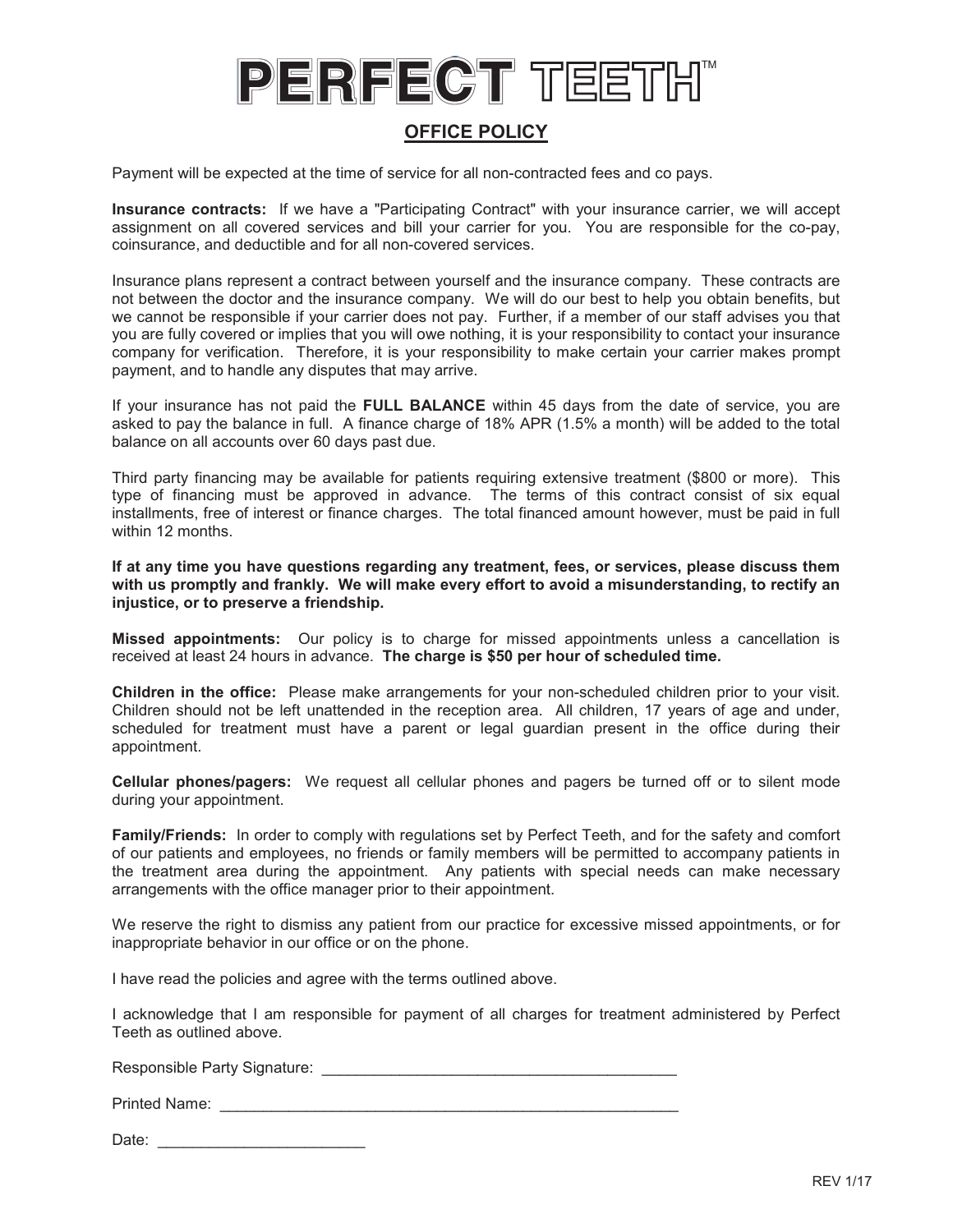## PERFECT TEETH"

### **Patient Consent for Use and Disclosure of Protected Health Information**

With my consent, designated Perfect Teeth personnel may use and disclose Protected Health Information (PHI) about me to carry out Treatment, Payment and Healthcare Operations (TPO). This may include the use of phone calls, letters, emails, facsimiles, and text messages. Please refer to Perfect Teeth's Notice of Privacy Practices for a more complete description of such uses and disclosures.

I fully understand that I have the right to review the Notice of Privacy Practices prior to signing this consent. Perfect Teeth reserves the right to revise its Notice of Privacy Practices at any time. A revised Notice of Privacy Practices may be obtained by forwarding a written request to the designated Perfect Teeth HIPAA Compliance/Security Officer at Birner Dental Management Services, Inc., 1777 S. Harrison St. Suite 1400, Denver, CO 80210.

With my consent, Perfect Teeth personnel may mail to my home or other designated location any items that will assist Perfect Teeth in carrying out Treatment, Payment and Healthcare Operations (TPO), such as appointment reminder cards and patient statements as long as they are marked "Personal and Confidential".

When my information is disclosed pursuant to this authorization, it may be subject to redisclosure by the recipient that is outside of Perfect Teeth's control. If I do not sign this consent, Perfect Teeth may decline to provide treatment to me, forward insurance claims on my behalf, or provide PHI to necessary sources outside of the Perfect Teeth organization.

I have the right to revoke this authorization in writing except to the extent that Perfect Teeth has already made disclosures in reliance upon my prior consent. My written revocation must be forwarded to the designated Perfect Teeth HIPAA Compliance/Security Officer at Birner Dental Management Services, Inc., 1777 S. Harrison St. Suite 1400, Denver, CO 80210 to become legally effective and/or binding.

By signing this form, I am consenting to Perfect Teeth's use and disclosure of my PHI to carry **out 
TPO.**

| Patient's Name                         | Legal Guardian's Name |  |
|----------------------------------------|-----------------------|--|
| Signature of Patient or Legal Guardian | Date                  |  |
| MEDICAID $ID \#$                       |                       |  |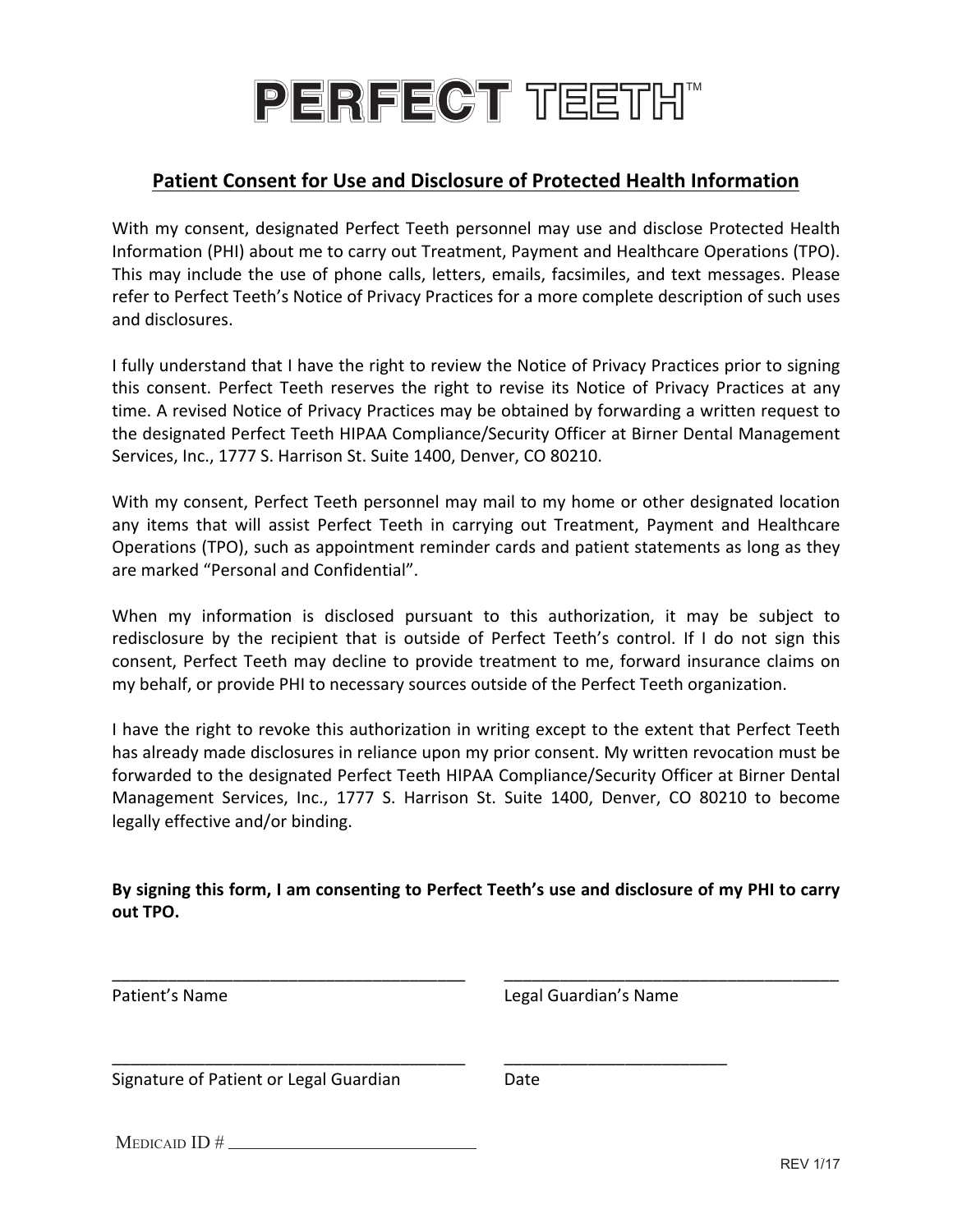## PERFECT TEETH"

#### **Patient Authorization for Practice to Release Protected Health Information to Third Parties**

**By** signing this authorization, I authorize Perfect Teeth personnel to use and/or disclose certain By signing this authorization, I authorize Periect Teeth personner to use and/or disclose certain<br>Protected Health Information (PHI) about me to or for the party or parties necessary to complete **Treatment, Payment and Healthcare Operations (TPO)**. 

  $\mathcal{L}^{\text{max}}$  information  $\mathcal{L}^{\text{max}}$  in formation  $\mathcal{L}^{\text{max}}$  in the  $\mathcal{L}^{\text{max}}$ 

This authorization permits Perfect Teeth to use or disclose the minimum necessary **Individually**  This authorization permits Perfect Teeth to use or disclose the minimum necessary **individually**<br>**Identifiable Health Information (IIHI)** to complete my TPO. This authorization includes all IIHI and PHI unless restricted as delineated below. This authorization permits Perfect Teeth to use or disclose the minimum pecessary **Individually** smith the complete my in or the complete the complete the second second second second second second second second second second second second second second second second second second second second second second second sec  $\alpha$  behavior readment intermedient (in the complete my  $\alpha$ 

### l authorize Perfect Teeth to share my Protected Health Information (PHI) with:

|                                                                                 | Relationship                                                                                                                                                                                                 |
|---------------------------------------------------------------------------------|--------------------------------------------------------------------------------------------------------------------------------------------------------------------------------------------------------------|
|                                                                                 | Under no circumstances is my PHI to be shared with: _____________________________                                                                                                                            |
|                                                                                 |                                                                                                                                                                                                              |
| secure network.                                                                 | I understand that this message may no longer be encrypted once it leaves Perfect Teeth's                                                                                                                     |
|                                                                                 |                                                                                                                                                                                                              |
| Detailed (treatment and follow-up information, appointment time, etc.)          |                                                                                                                                                                                                              |
|                                                                                 |                                                                                                                                                                                                              |
| General (no detailed information)                                               |                                                                                                                                                                                                              |
|                                                                                 | When my information is disclosed pursuant to this authorization, it may be subject to redisclosure by                                                                                                        |
|                                                                                 | the recipient and may no longer be protected by the Federal HIPAA Privacy Rule. I have the right to                                                                                                          |
|                                                                                 | revoke this authorization in writing except to the extent that Perfect Teeth has acted in reliance upon<br>this authorization. My written revocation must be forwarded to the designated Perfect Teeth HIPAA |
|                                                                                 | Compliance/Security Officer at Birner Dental Management Services, Inc., 1777 S. Harrison St. Suite 1400,                                                                                                     |
| Denver, CO 80210 to become legally effective and/or binding.                    |                                                                                                                                                                                                              |
| I understand that this consent shall remain in effect until revoked in writing. |                                                                                                                                                                                                              |
|                                                                                 |                                                                                                                                                                                                              |

Signature of Patient or Legal Guardian Date

\_\_\_\_\_\_\_\_\_\_\_\_\_\_\_\_\_\_\_\_\_\_\_\_\_\_\_\_\_\_\_\_\_\_\_\_\_\_\_\_\_ \_\_\_\_\_\_\_\_\_\_\_\_\_\_\_\_\_\_\_\_\_\_\_\_